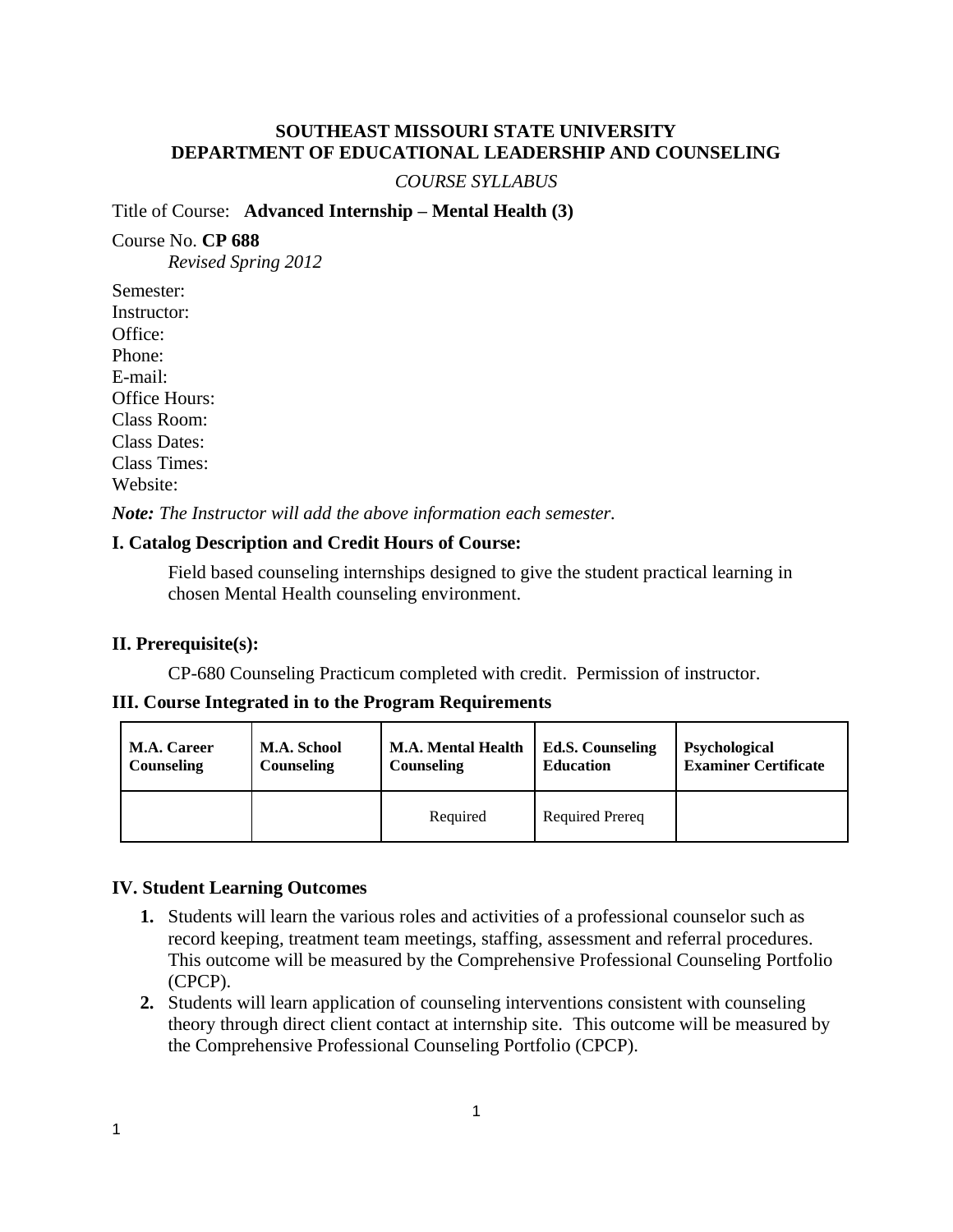**3.** Students will learn appropriate treatment plan development through assessment, diagnosis and theory application. This outcome will be measured by the Comprehensive Professional Counseling Portfolio (CPCP).

#### **V. Course as Relates to External Requirements**

| CACREP Requirements (2016)   DESE Requirements (2011)   LPC Requirements   NBCC Requirements |  |  |
|----------------------------------------------------------------------------------------------|--|--|
| Internship (600 Hours)                                                                       |  |  |

## **VI. Course as Relates to External Standards V. Course as Relates to External Standards**

# **CACREP Standards (2016)**

Section II.F.5. Counseling & Helping Relationships

- a. theories and models of counseling
- b. a systems approach to conceptualizing clients
- c. theories, models, and strategies for understanding and practicing consultation
- d. ethical and culturally relevant strategies for establishing and maintaining in-person and technology-assisted relationships
- e. the impact of technology on the counseling process
- f. counselor characteristics and behaviors that influence the counseling process
- g. essential interviewing, counseling, and case conceptualization skills
- h. developmentally relevant counseling treatment or intervention plans
- i. development of measurable outcomes for clients
- j. evidence-based counseling strategies and techniques for prevention and intervention
- k. strategies to promote client understanding of and access to a variety of community based resources
- l. processes for aiding students in developing a personal model of counseling

CMHC – Internship Section 3

J. After successful completion of the practicum, students complete 600 clock hours of supervised counseling internship in roles and settings with clients relevant to their specialty area.

K. Internship students complete at least 240 clock hours of direct service.

L. Internship students have weekly interaction with supervisors that averages one hour per week of individual and/or triadic supervision throughout the internship, provided by (1) the site supervisor, (2) counselor education program faculty, or (3) a student supervisor who is under the supervision of a counselor education program faculty member.

M. Internship students participate in an average of 1½ hours per week of group supervision on a regular schedule throughout the internship. Group supervision must be provided by a counselor education program faculty member or a student supervisor who is under the supervision of a counselor education program faculty member.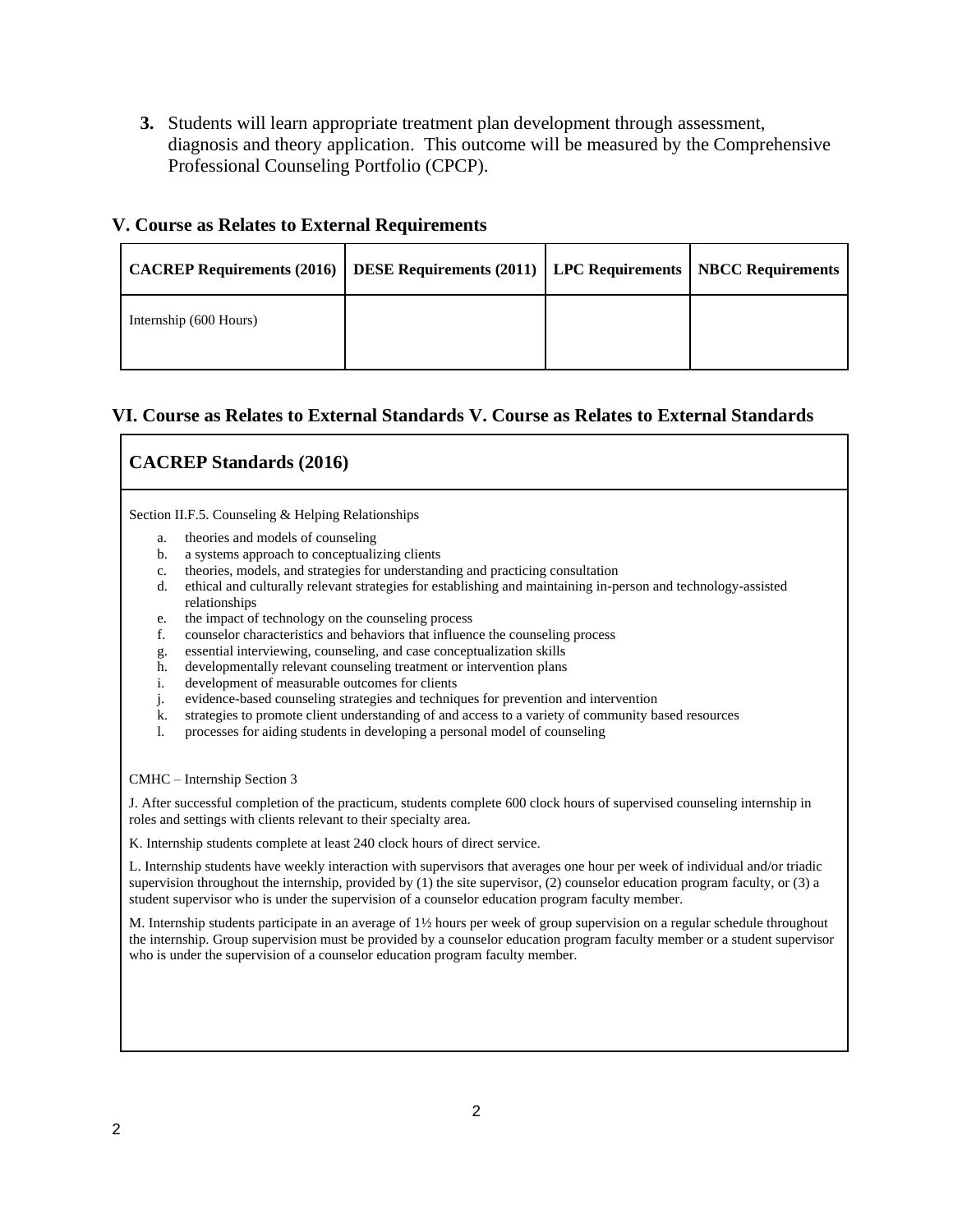# **DESE Standards (2011)**

## **VII. Purposes or Objectives of the Course:**

- A. Students minimum workload will be 20 clock hours per week on site totaling 300 clock hours per semester, 120 hours will be direct service (600 hours total in two semesters for a 9 credit internship experience). Interviews will be recorded either on audio or video equipment for review by the instructor, on-site supervisor and peers.
- B. Students will be expected to engage in an average of one and one half  $(1 \frac{1}{2})$  hours per week of group supervision conducted by a program faculty member and one hour per week of individual or triadic supervision throughout their internship that will be provided on a regular basis by their site supervisor.
- C. Students will utilize a variety of professional resources such as assessment instruments, computers, print, audio and video media and make referrals to appropriate providers.
- D. Students will deliver direct services, including preventive, developmental and remedial interventions with appropriate clientele, in an appropriate setting and with appropriate supervision.
- E. Students will demonstrate professional, legal, and ethical conduct.
- F. Students will integrate and synthesize previously acquired didactic and experiential learning in to all aspects of counseling by utilizing the principles of diagnosis, treatment, referral, prevention, conducting a biopsychosocial history, etc.
- G. Students will demonstrate multicultural competency and the ability to modify counseling systems, theories, techniques, and interventions to make them culturally appropriate for diverse populations.
- H. Students will identify and advocate for policies, programs, and services that are equitable and responsive to the unique needs of clients.
- I. Students will demonstrate their ability to locate resources in the community that promotes optimal wellness for clients.
- J. Students will demonstrate appropriate use of client record-keeping.
- K. Students will demonstrate their ability to screen for and provide appropriate counseling strategies when working with clients with addiction and co-occurring disorders.
- L. Students will demonstrate their ability to use procedures for assessing and managing suicide risk.
- M. Students will be evaluated formally by a program faculty in consultation with the site supervisor on their performance.
- N. Students will demonstrate the ability to recognize their limitations as a mental health counselor and seek supervision or referral of clients when appropriate.

## **VIII. Course Content or Outline: Total Internship Hours 600.**

3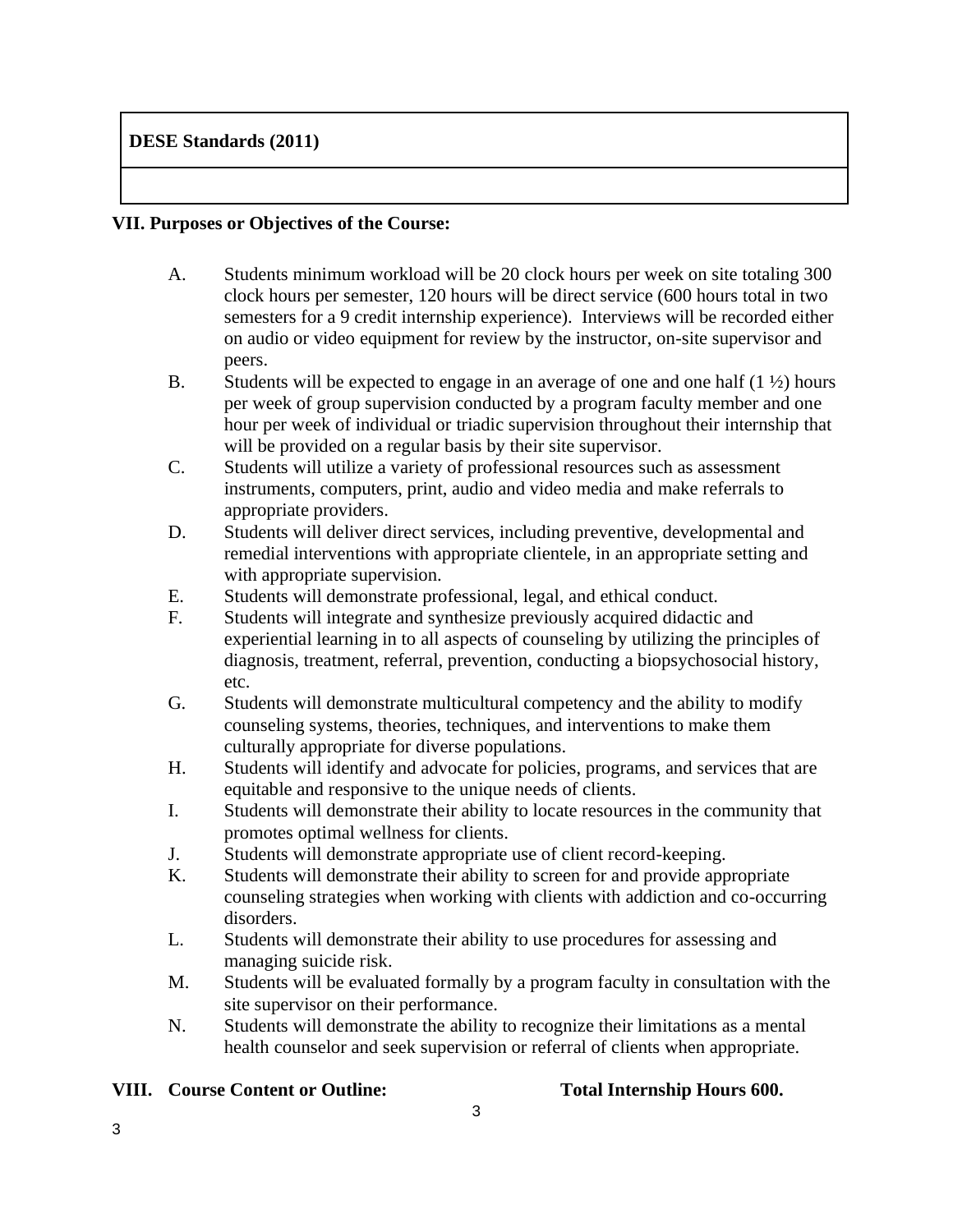- A. The student will deliver a total of 120 hours of direct services (during a total of 300 hours of internship), including career interventions with appropriate clientele, in an appropriate setting and with appropriate supervision.
- B. The student will complete a minimum workload of 20 clock hours per week on site totaling 300 clock hours per semester.
- C. The student will participate in an average of one hour per week of individual and/or triadic supervision provided by the on-site supervisor and an average of 1.5 hours per week of group supervision provided by the university supervisor.
- D. The student will be expected to attend counseling critique sessions, seminars, and case conferences as outlined by the instructor and the on-site supervisor.

## **IX. Textbook(s):**

Assigned Readings

## **X. Expectations of Students:**

- A. Students will be involved in an appropriate counseling setting for a minimum of 20 clock hours per week.
- B. Students will spend at least 40% of his/her time in direct services to clients (e.g. 120 hours of a 300 hour internship).
- C. Students will submit audio and videotapes of counseling sessions for review by the instructor, on-site supervisor and/or peers.
- D Students will attend counseling critique sessions, seminars, and films as outlined by the instructor.
- E. Students will meet for one hour per week (minimum) for individual supervision.
- F. Students will submit psychological write-ups on appropriate clientele.
- G. Students will maintain a journal pertaining to professional readings and activities.
- H. Students will have current professional liability insurance throughout the internship period.

## **Requirements**

## *First Internship*

Each intern will develop and maintain a Professional Portfolio and a Resource Binder bring them to each individual session with the university supervisor. This portfolio may take on several forms. Most likely a binder that includes positive information about the developing counselor. This portfolio should be professionally done and represent ones best organizational and education skills. I should be tailored to fit the intern's own need and could include anything the student wishes (Care should be taken with confidential information). However it should contain at least the following:

1. A resume or vita.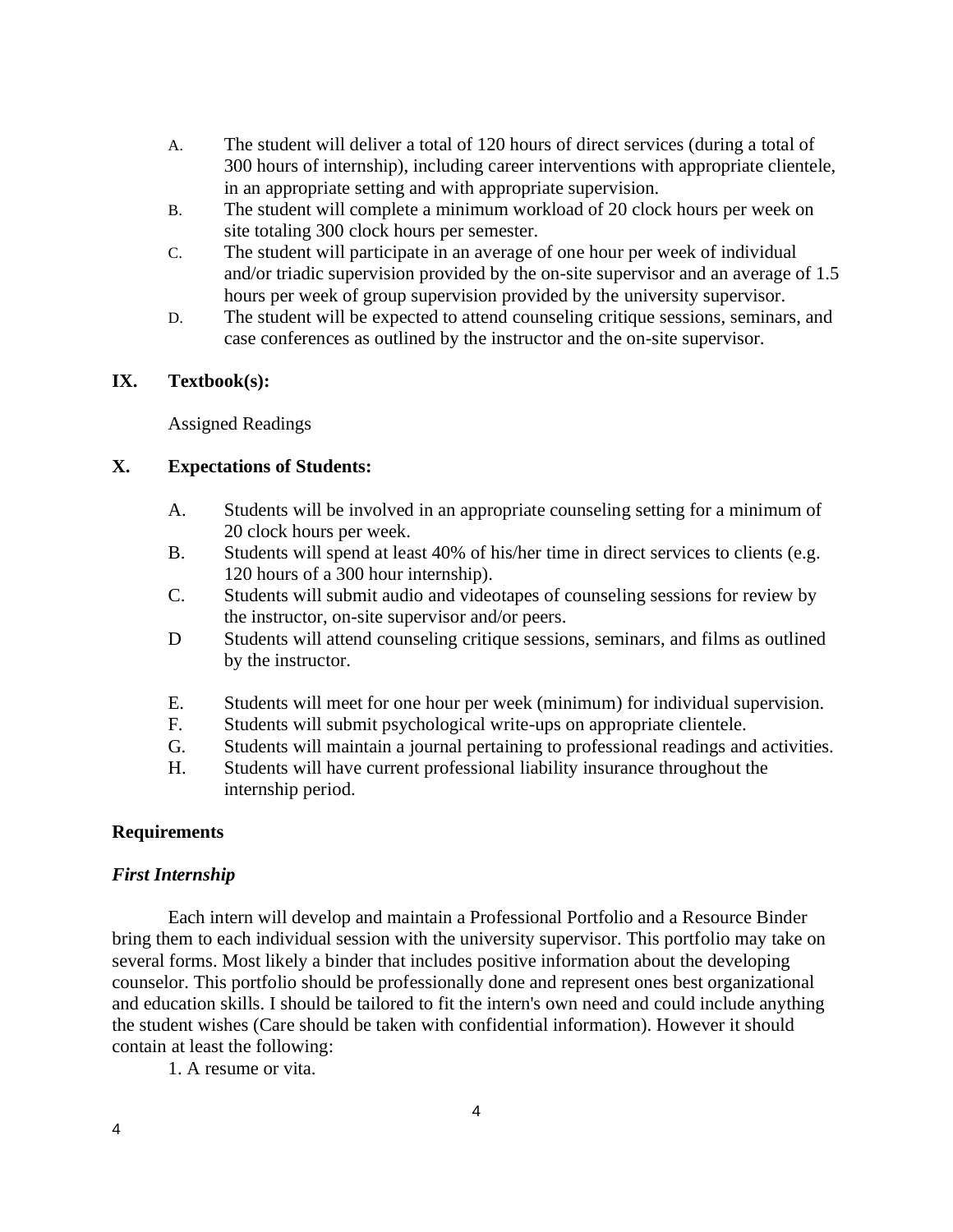2. Log of all hours broken down by type (i.e. site time, supervision, group, individual, marriage, intake).

3. Contracts, agreements, field contract.

4. Proof of malpractice insurance.

5. Personal reading list. (Books, articles etc. that you have read to increase your knowledge.)

6. Client reading list. (Books, articles etc. that you believe would be beneficial to clients.)

7. An example of a familiar intake write up (an intake interview report).

8. At least two examples of different note taking styles that are familiar (e.g., NAP, SOAP).

9. Evaluations by site and university supervisors.

10. Two five page theory summaries. These should be based upon your readings and demonstrate understanding of the theory. (One by mid-term.)

11 Case study and self evaluation of **two** tapes presented in group supervision. These should be constructed in the following manner:

- 1. Counselor's Name.
- 2. Setting.
- 3. Sessions: Current and Expected.
- 4. Counselor's personal and professional goals. (What are you working on?)
- 5. Client description. Give name (assumed), age, gender, marital status, etc.
- 6. Diagnosis (DSM or other appropriate).
- 7. Presenting Problem.
- 8. Counseling Approach.
- 9. Counseling Goals.
- 10. Counselor's Strengths.
- 11. Counselor's areas for improvement.
- 12. Areas for feedback. (What you want to know.)

# *Second Internship*

Continue with portfolio including: hours, reading lists, contract agreements, etc.

1. Evaluations from site and university supervisors.

2. Updated resume or vita and a counseling job application cover letter. (May be written specific or general.)

3. An example of a termination summary.

4. Write up and self evaluation of one additional tape presented in group supervision.

## **XI. Basis for Student Evaluation**

- A. Counseling skills performance level. (20%)
- B. Participation in seminar and critique sessions. (20%)
- C. Psychological write-ups and professional journal. (20%)
- D. Meeting requirements of the counseling setting. (20%)
- E. Meeting individual supervision requirements of on-site and university supervisors. (20%)

## *Final letter grade:*

91% to 100% -- A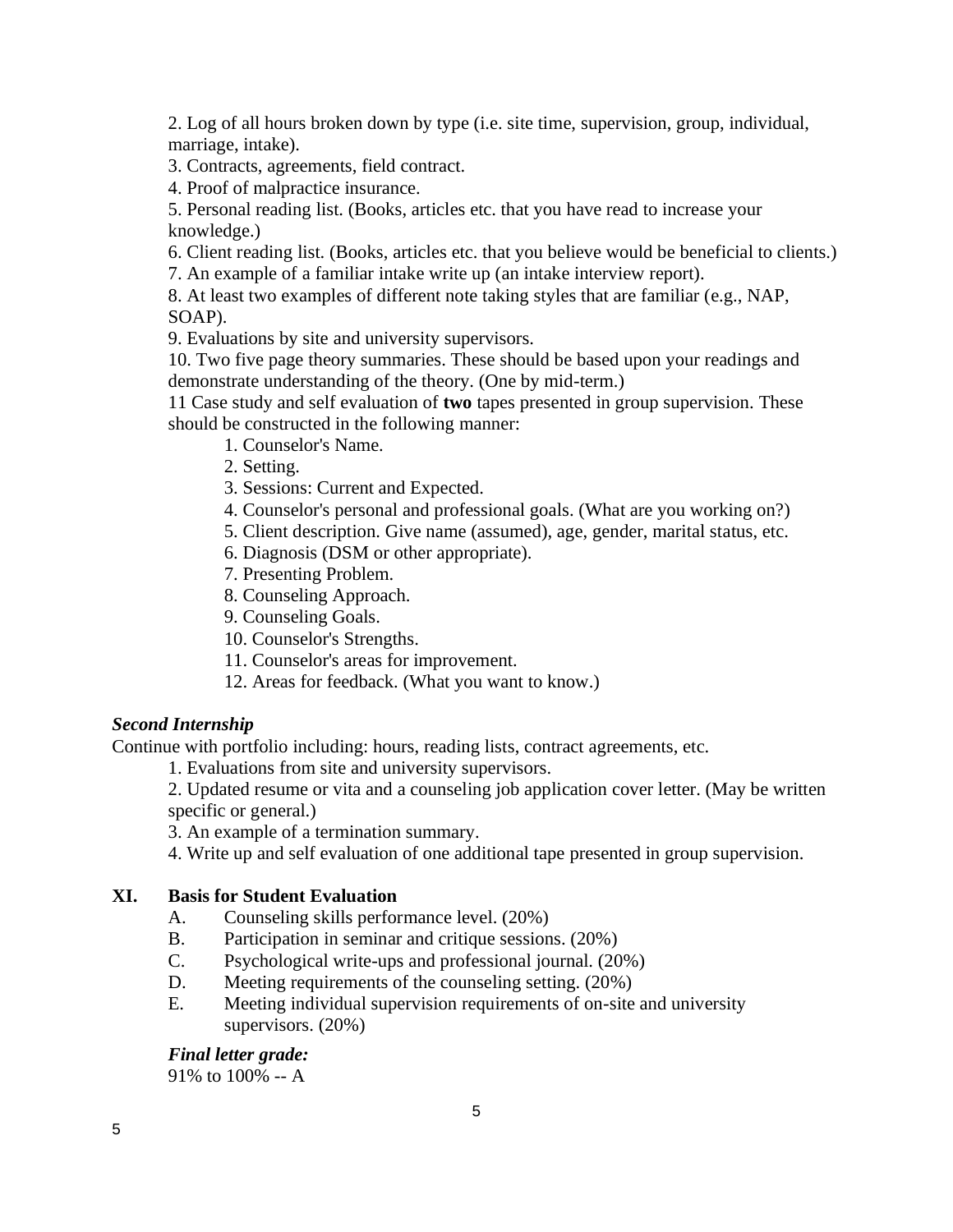81% to 90% -- B 71% to 80% -- C 0% to 70% -- F

*Note: The section "Basis for Student Evaluation" is given as a general guideline. Course assignments and the exact final letter grade are at the discretion of the instructor. Each instructor will include assignment information and grading procedure in this section in the specific course syllabus handed out at the beginning of each semester.*

## **XII. Methods of instruction**

A combination of: Classroom lectures and discussions Classroom experiential exercises Web-assisted instructions and tests/exams

#### **XIII. Academic Honesty:**

Southeast Missouri State University expects all students, faculty and staff to operate in an honest and ethical manner. Academic dishonesty is a very serious offense because it undermines the value of your education and the education of others. Students who engage in academic dishonesty face significant penalties. Forms of academic dishonesty include, but are not limited to, plagiarism, cheating, contract cheating, misrepresentation, and other actions you take. Some of these are defined below:

- 1. Plagiarism means passing off someone else's work as your own, whether it is intentional or unintentional.
- 2. Cheating includes copying from another person or source of information to meet the requirements of a task.
- 3. Contract cheating is paying someone else or a company to do your work.
- 4. Misrepresentation means you are posing as someone else or someone else is posing as you to complete a task.
- 5. Collusion means working with one or more people to cheat. If you help someone cheat or plagiarize you will face the same penalties.

For more information, visit the Responsible Redhawks Code of Conduct http://www.semo.edu/responsibleredhawks/code-of-conduct.html or the Faculty Handbook Section (D) on Academic Honesty http://www.semo.edu/facultysenate/handbook/5d.html

#### **XIV. Accessibility:**

Southeast Missouri State University and Disability Services are committed to making every reasonable educational accommodation for students who identify as people with disabilities. Many services and accommodations which aid a student's educational experience are available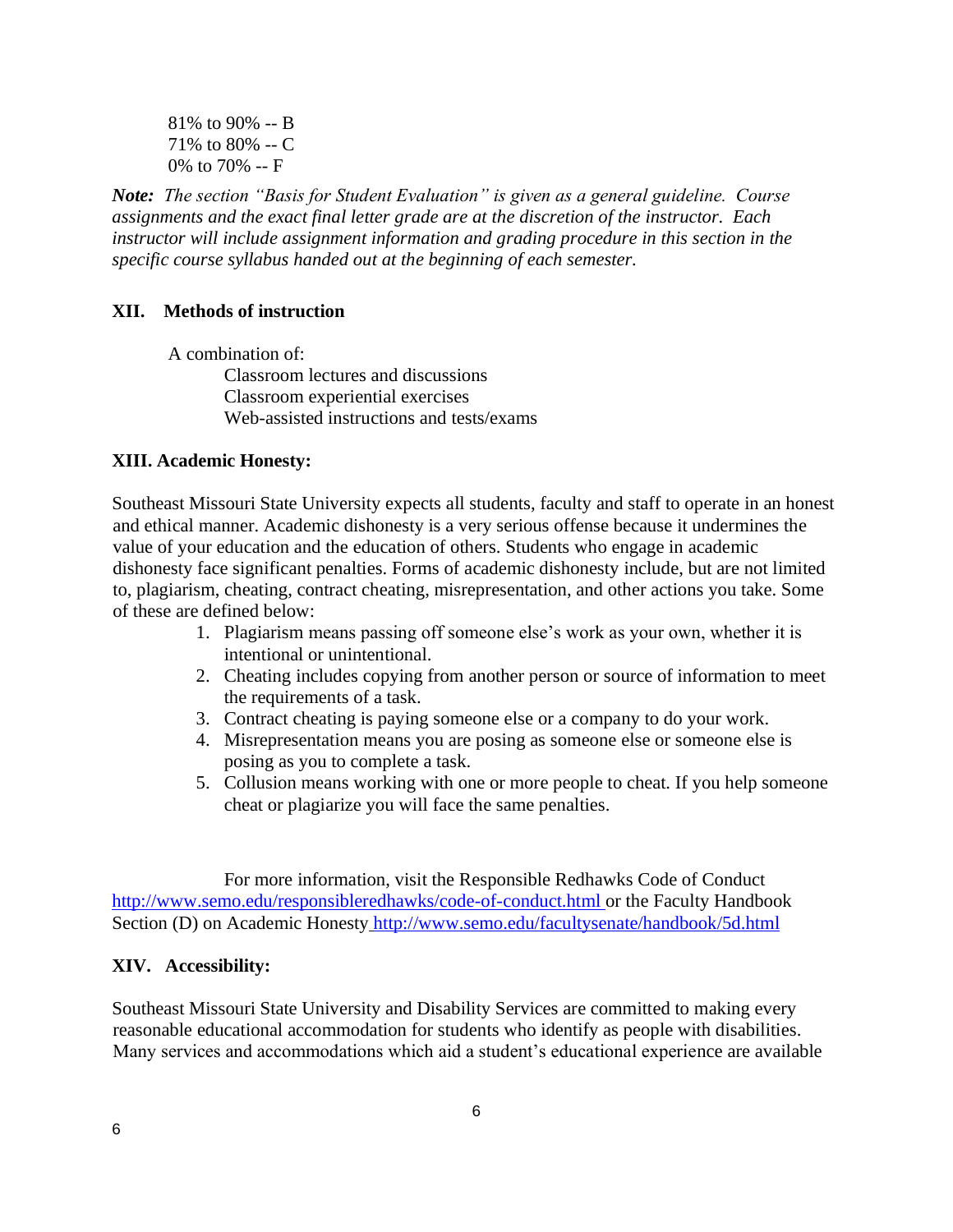for students with various disabilities. Students are responsible for contacting Disability Services to register and access accommodations.

# **Accommodations are implemented on a case by case basis. For more information, visit <http://www.semo.edu/ds/>** or contact Disability Services at 573-651-5927.

# **XV. Civility:**

Your university experience is purposely designed to introduce you to new ideas, help you think effectively, develop good communication skills, evaluate information successfully, distinguish among values and make sound judgements. Doing this well requires respectful and courteous discussion among and between students and the instructor. Together, we must create a space where we acknowledge and respect others have different experiences, perspectives and points of view. Disagreements are likely. Mutual respect for one another and a willingness to listen are important. Remember, you are responsible for your behavior and actions. There is a no tolerance policy on bullying or harassment of any kind. Additional information on student conduct may be found at: <http://www.semo.edu/pdf/stuconduct-code-conduct.pdf?ver=1.0> and [http://www.semo.edu/pdf/Conduct\\_Faculty\\_Resource\\_Guide.pdf](http://www.semo.edu/pdf/Conduct_Faculty_Resource_Guide.pdf)

Further, it is to be expected that the instructor will treat all students with dignity and respect – it is also expected that the students will treat both the instructor and other students with this same respect. In order to facilitate this process more effectively, students are asked the following: 1) before class turn off all pagers and cell phones; 2) refrain from text messaging during class; 3) avoid distracting behavior (e.g. popping gum, noisy eating, and clipping fingernails); 4) minimize side conversations; and, 5) maintain respectful interactions. Finally, personal harassment of any kind will not be tolerated.

# **XVI. Counselor Dispositions**

Counselor Dispositions, as assessed within Counselor Education are guided by the central core of the Counseling Conceptual Framework. The beliefs and attitudes related to the areas of *competence, reflection and caring*, are the guiding influence with the eight foundational counselor dispositions assessed throughout the program. These are: 1) Genuineness, 2) Congruence, 3) Non-judgmental Respect, 4) Emotional Awareness, 5) Ethical Understanding, 6) Concreteness, 7) Empathy, and 8) Professional Commitment. See [https://semo.edu/psychology](https://semo.edu/psychology-counseling/accreditation.html)[counseling/accreditation.html](https://semo.edu/psychology-counseling/accreditation.html) where the current student handbook can be accessed.

# **XVII. Mandatory Reporting:**

I will keep information you share with me confidential to the best of my ability, but as a professor I am legally required to share information about sexual misconduct and crimes I learn about to make our campus and community safe for everyone.

# **XVIII. Student Success:**

This course uses SupportNET, Southeast's student success network, to improve communication between students, faculty and staff on campus. You'll get emails through SupportNET with information about resources or concerns. Please read these emails— they are sent to help you